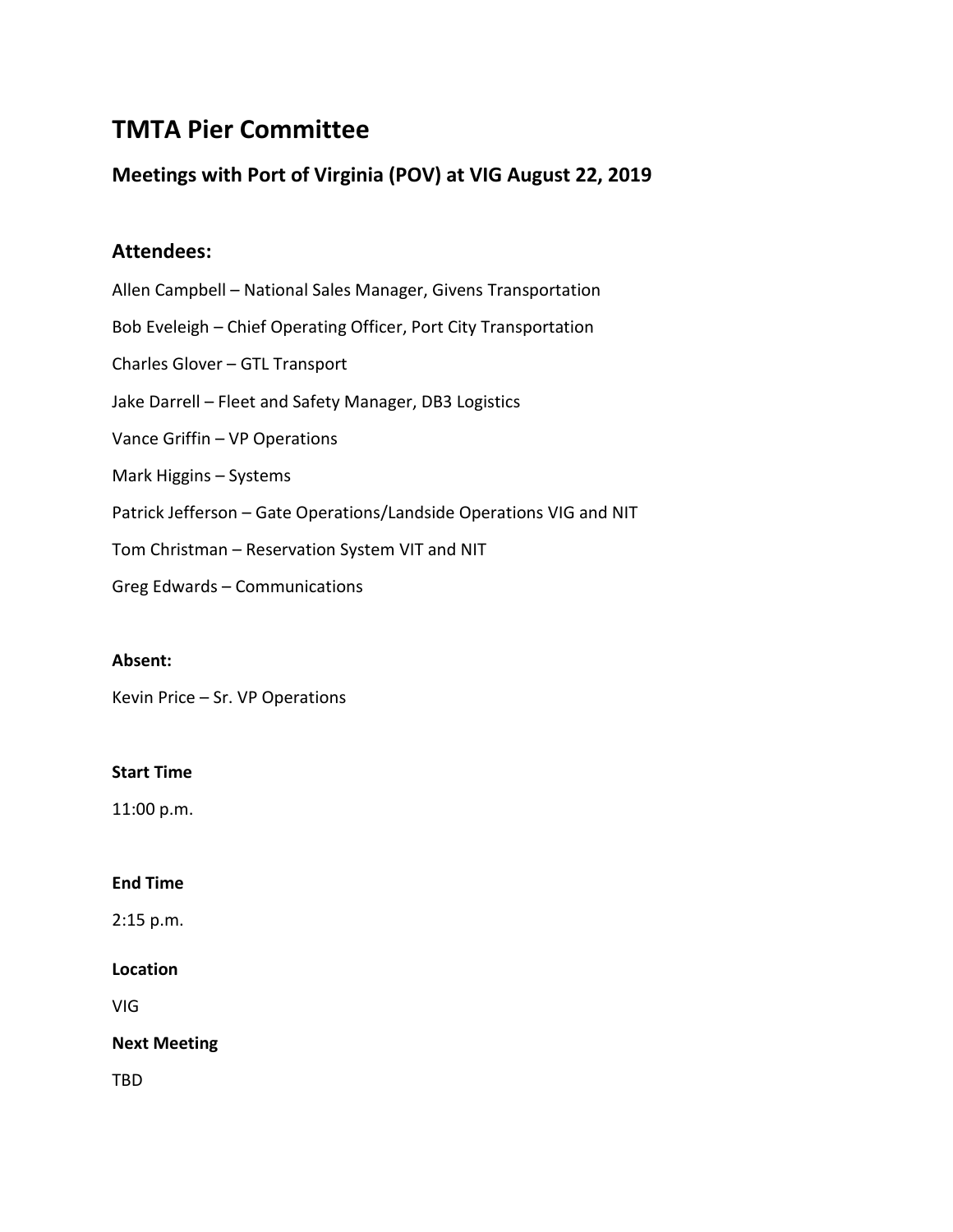# **Notes/Findings from 8-22-2019 Meeting**

### **Full mandatory hours at VIG**

We had a lengthy discussion about adding mandatory hours after peak. Please consider whether there is a good reason to delay going to full mandatory hours in January 2020 and provide your thoughtful comments to the committee as soon as possible.

#### **VIG empty container yard**

The VIG empty container yard will provide additional empty capacity at VIG and is intended to allow additional opportunities for dual moves. The yard will be mapped and incorporated into the reservation system. When making a reservation the positions in the yard will look like additional empty container slots to us. We will simply book the reservation to return the empty and pick up a loaded container. Drivers will receive their routing instruction when they gate in. The yard will be staffed according to the reservations in the system. Two empty handlers are being added to work the yard. Pending is a discussion of the staffing outside mandatory reservation hours.

#### **Stack congestion/driver turn out process**

We discussed in further detail the process Patrick and Mark developed for short term stack congestion. This is the process they described at the last TMTA meeting. The committee sees no downside and our comments were confined to seeking a clear and consistent procedure that is easily communicated to drivers as the need for these lanes arises.

We also discussed the need for drivers to receive trouble tickets as proof of inability to recover a container to dispute demurrage.

#### **2pm gate rush**

Has improved substantially with the addition of the grace period to the 2 o'clock reservation hour.

#### **Generic Export feature**

Should be in production by September absent problems arising in testing.

#### **Discuss scenarios leading to Gilco inability to get reservations for multiple days and exceeding last free day**

Vance and John Jackson reaching out to Stacey to discuss. Discussed communication gap that may exist. Lengthy discussion of gap between inability to get a reservation and Customer Service rep indicating no problems at the Port (cranes down, etc.). Stacey please advise Bob if you have not spoken yet.

#### **Reservations per hour**

Stack reliability and performance has been increasing. The Port has continued to review progress and added reservations as performance warrants. The Committee raised concerns about the number of 'At Capacity' blocks still appearing on the daily flash reports although the number has been decreasing.